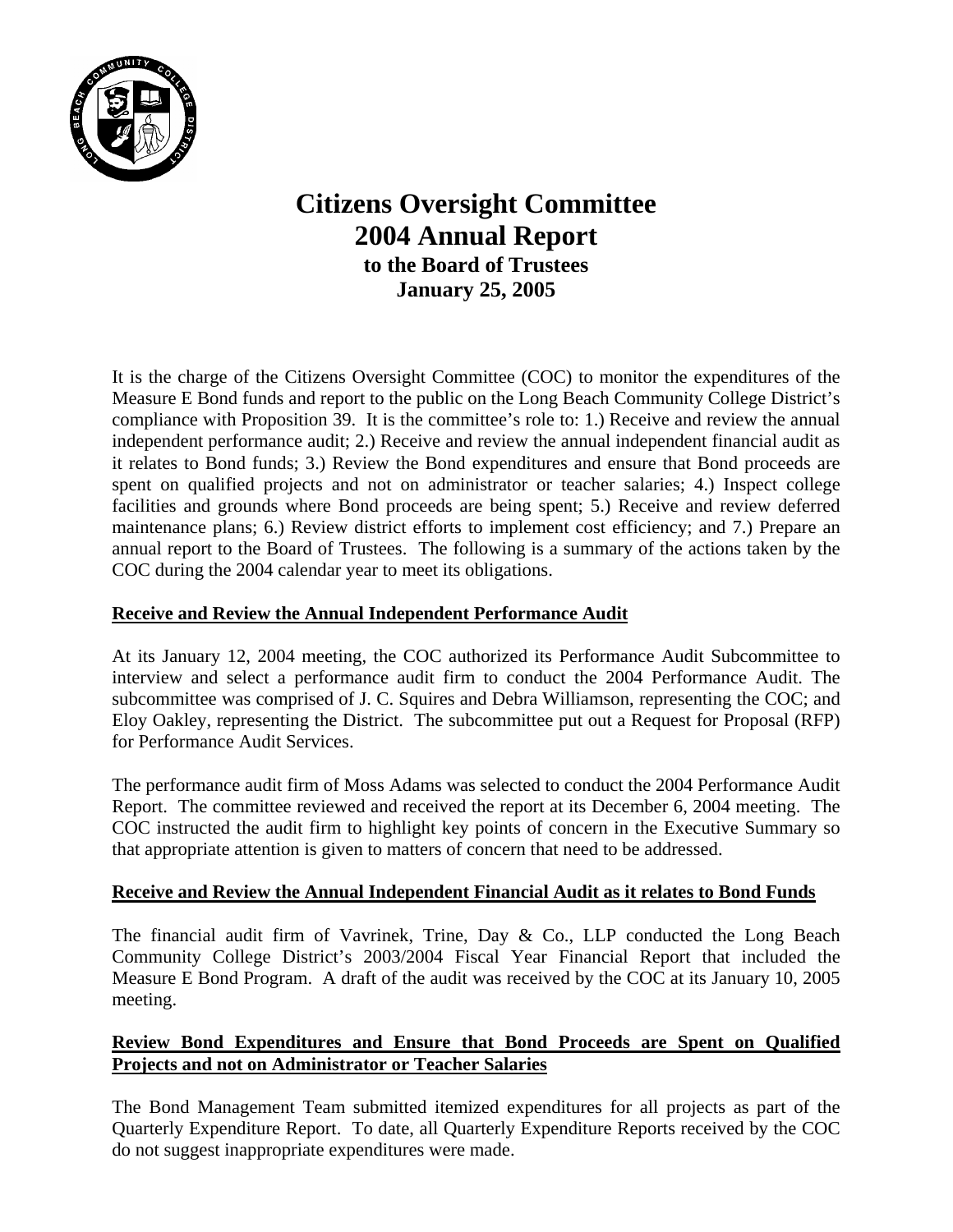The Long Beach Community College District's Fiscal Year 2003/2004 Financial Report was received by the COC at its January 10, 2005 meeting wherein it reported all expenditures. The Financial Report noted no matters involving internal control over compliance and its operation that are considered to be material weakness.

### **Inspect College Facilities and Grounds Where Bond Proceeds are being Spent**

Members of the COC received a tour of the Los Coyotes property on November 4, 2004, where plans for a Measure E funded Culinary Arts facility will be built.

#### **Receive and Review Deferred Maintenance Plans**

Due to the lack of Deferred Maintenance funding from the State, for 2003/2004 Fiscal Year no Deferred Maintenance Plans were submitted to the COC.

### **Review District Efforts to Implement Cost Efficiency**

- The District employed legal services for the purpose of standardizing all consultant contracts and language in contracts. The practice of using standardized contracts and fine tuning the language in contracts may reduce the risk of legal disputes and claims against the District.
- The District's Measure E Bond Management Team reported on its efforts to prepare a Program Management Plan/Procedures Manual for the purposes of ensuring that policies and procedures are established in managing the Measure E Bond Program projects, and are in accordance with the Performance and Financial Audits mandates. The Program Management Plan/Procedures Manual ensures that practical and efficient policies and practices are administered.
- The District's Measure E Bond Management Team reported on the measures it has taken to mitigate escalating construction costs. The Team reported that as part of its mitigation measures, Saylor Consulting has been contracted to provide independent estimates on all architects' estimates during design as well as to monitor escalating construction costs in the market place.
- The Bond Management Team reported on its efforts to establish a Prequalification Program to ensure that contractors are qualified to bid on projects. The Team reported that pre-qualifying contractors streamlines the bid process, facilitates competitive bid prices, and attracts highly qualified contractors.
- The District scheduled construction of the Interim Facilities Warehouse Complex for the purpose of using the warehouse complex for interim use by other programs during construction. By not having to lease off-site property for interim use, an estimated \$1.5 million dollars savings was credited to the Bond Program.
- The Bond Management Team implemented the paid Student Intern Program to conduct as-built CAD drawings. The program allowed Long Beach City College drafting students to gain experience in their field while earning course credit. While providing students with valuable experience, the Student Intern Program mitigated costs on labor services.